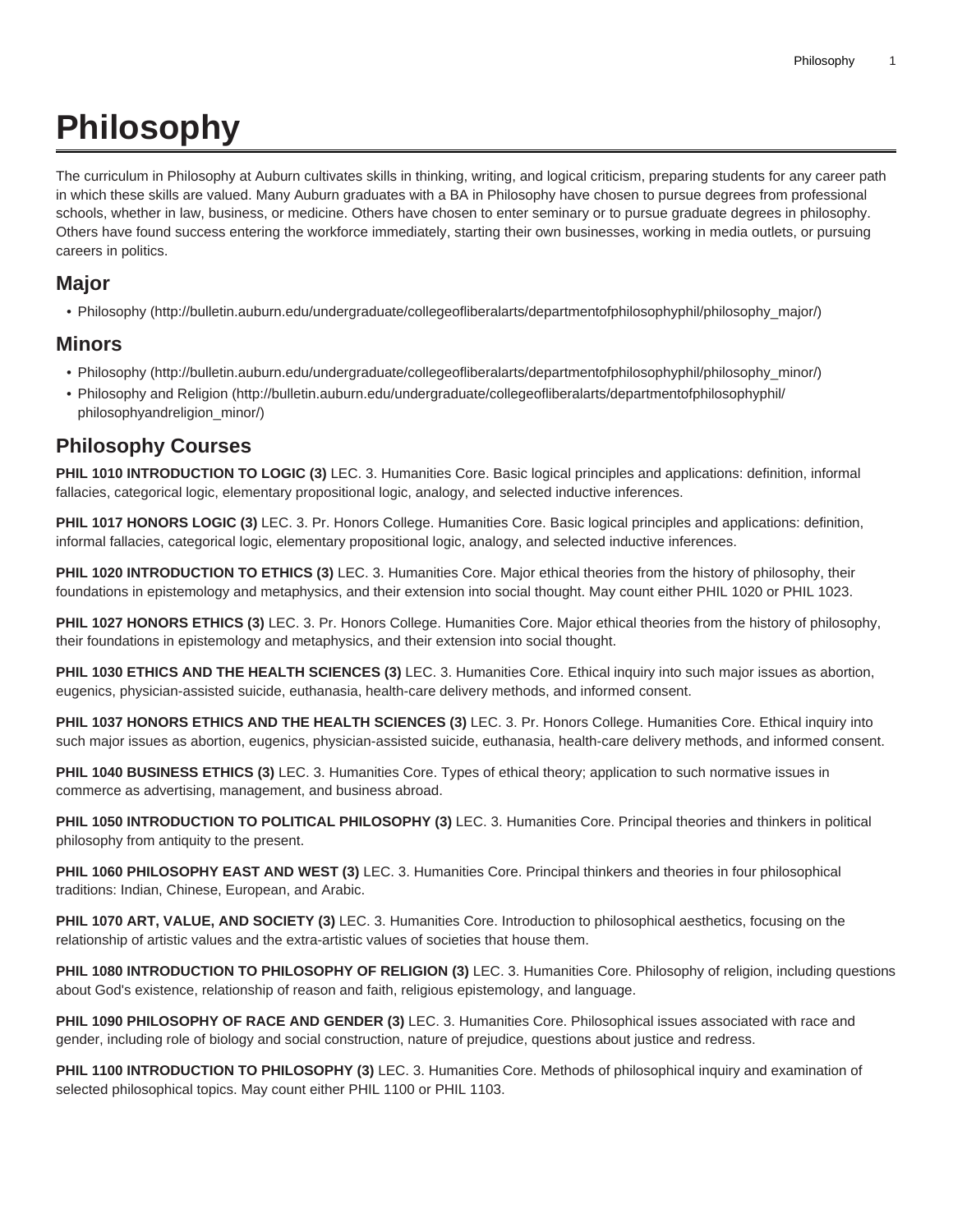**PHIL 1110 ETHICAL AND CONCEPTUAL FOUNDATIONS OF SCIENCE (3)** LEC. 3. Introduction to the moral and conceptual foundations of science, concentrating on ethical facets of scientific research, theorizing, and knowledge production, as well as conceptual issues regarding the nature of causation, induction, scientific explanation and confirmation. May count either PHIL 1110 or PHIL 1113.

**PHIL 1120 INTRODUCTION TO ENVIRONMENTAL ETHICS (3)** LEC. 3. Ethical inquiry into environmental issues such as non-human animal welfare, environmental justice, global climate change, resource use, and conservationism versus preservationism.

**PHIL 2110 LOGIC AND REASONING (3)** LEC. 3. Students will refine their ability to wield the tools of logical analysis in situations which call for precise reasoning, learning to apply these tools in a variety of contexts.

**PHIL 2970 GATEWAY SEMINAR (3)** LEC. 3. An introduction to philosophy through special topics. The course is designed to provide students with the basic skills required for more advanced work in philosophy. Topics vary. Course may be repeated for a maximum of 6 credit hours.

**PHIL 3050 AESTHETICS (3)** LEC. 3. Pr. At least 3 credits in PHIL 1000-1999. Modern and contemporary theories of the nature of art.

**PHIL 3060 PHILOSOPHY OF FILM (3)** LEC. 3. Pr. At least 3 credits in PHIL 1000-1999. (Area l) Consideration of philosophical issues raised within particular films and by the nature of cinematic representation in general.

**PHIL 3100 ETHICAL THEORY (3)** LEC. 3. Pr. At least 3 credits in PHIL 1000-1999. (Area I) Overview of contemporary questions and positions in ethics, including moral realism, the rationality of moral action, subjectivism and non-cognitivism, naturalism, and various theories of practical reason.

**PHIL 3110 SYMBOLIC LOGIC (3)** LEC. 3. Pr. At least 3 credits in PHIL 1000-1999. (Area IV) Propositional logic and predicate logic through relations; natural language and logic; some philosophical problems in logic.

**PHIL 3200 RACE AND JUSTICE (3)** LEC/SEM. Pr. A grade of D or higher in PHIL 1000-2999. This course is an intermediate introductory course that examines themes of race and justice from a philosophical perspective in both historical and contemporary contexts.

**PHIL 3300 PHILOSOPHY OF RELIGION (3)** LEC. 3. Pr. At least 3 credits in PHIL 1000-1999. (Area II) Nature of religion, religious experience, religious knowledge, religious theories of humanity and evil, arguments for the existence of God and immortality of the soul.

**PHIL 3330 HISTORY OF ANCIENT PHILOSOPHY (3)** LEC. 3. Pr. At least 3 credits in PHIL 1000-1999. (Area III) Philosophical thought from the Pre-Socratics through the Hellenistic philosophers, emphasizing Plato and Aristotle.

**PHIL 3340 HISTORY OF EARLY MODERN PHILOSOPHY (3)** LEC. 3. Pr. At least 3 credits in PHIL 1000-1999. (Area III) Philosophical thought from Descartes to Kant, emphasizing major figures in the rationalist and empiricist traditions.

**PHIL 3350 HISTORY OF LATE MODERN AND PRE-ANALYTIC PHILOSOPHY (3)** LEC. 3. Pr. At least 3 credits in PHIL 1000-1999. (Area III) Philosophical thought from Kant to the Pre-Analytic philosophers, possibly including Schopenhauer, Hegel, Nietzsche, Kierkegaard, James, Brentano, Frege, Meinong, Cook-Wilson, Bradley, and Moore.

**PHIL 3360 HISTORY OF EARLY ANALYTIC PHILOSOPHY (3)** LEC. 3. Pr. At least 3 credits in PHIL 1000-1999. (Area III) Philosophical thought in the early Analytic period, including the works of Russell, Moore, Wittgenstein, and members of the Vienna Circle.

**PHIL 3400 MEDIEVAL PHILOSOPHY (3)** LEC. 3. Pr. At least 3 credits in PHIL 1000-1999. (Area III) Philosophical thought from late antiquity through the Middle Ages, with emphasis on the ideas of Plotinus, Islamic thinkers, Augustine, Abelard, Anselm, and Thomas Aquinas.

**PHIL 3500 EPISTEMOLOGY (3)** LEC. 3. Pr. At least 3 credits in PHIL 1000-1999. (Area II) Origin, nature, kinds, and validity of knowledge, with considerations of faith, institution, belief, opinion, certainty, and probability.

**PHIL 3510 PHILOSOPHY OF SCIENCE (3)** LEC. 3. Student must have taken at least one philosophy course prior to taking PHIL 3510. Empirical meaning, verifiability, measurement, probability, causality and determinism.

**PHIL 3530 PHILOSOPHY OF PHYSICS (3)** LEC. 3. An overview of the philosophy of physics, with attention to topics such as the nature of matter, motion, change, space, time, space-time, time travel, Einstein's theories of special and general relativity, and nonrelativistic quantum mechanics.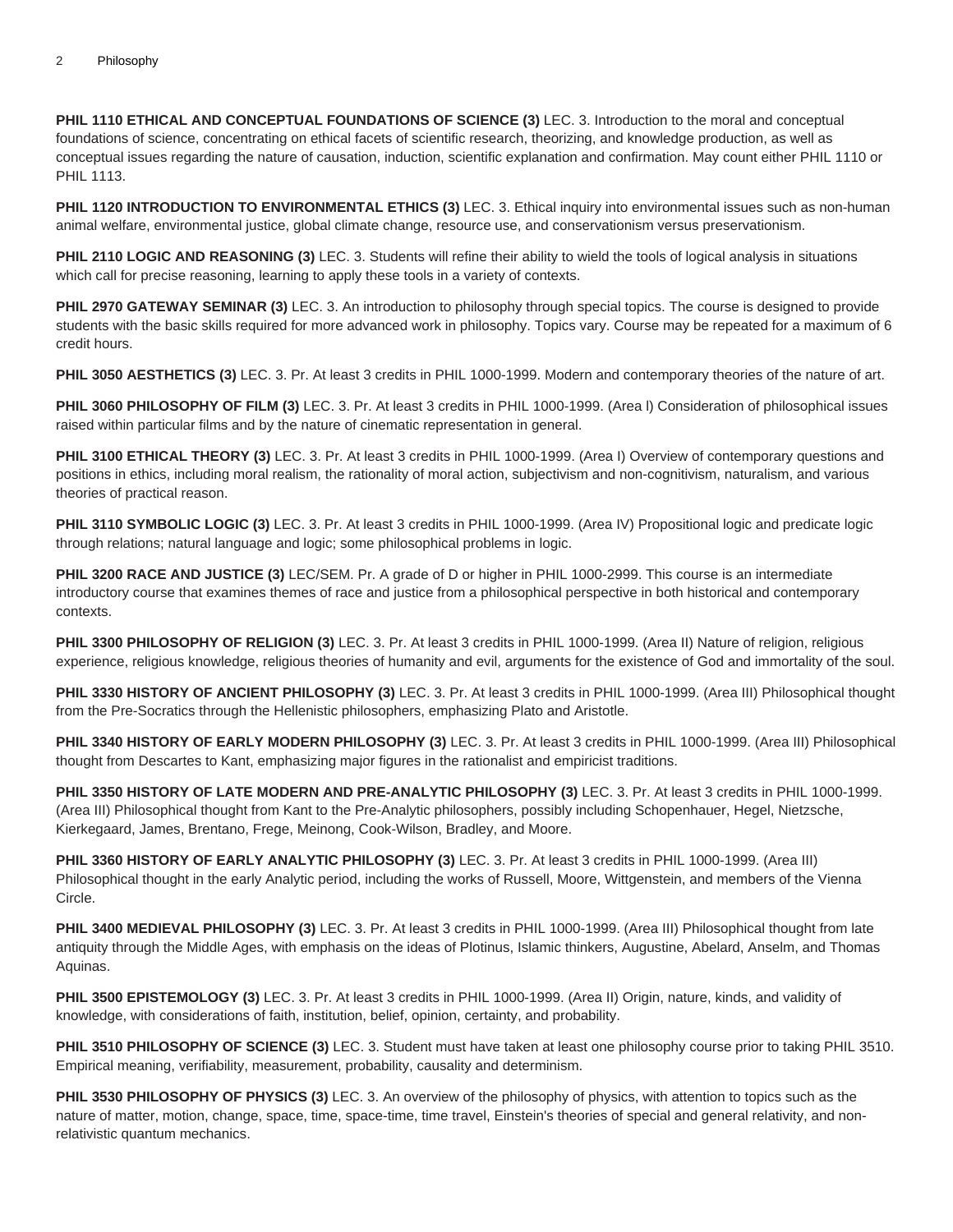**PHIL 3540 PHILOSOPHY OF MIND (3)** LEC. 3. Pr. At least 3 credits in PHIL 1000-1999. (Area II) Classical and modern texts on the phenomenology of consciousness and mind-body problems.

**PHIL 3550 PHILOSOPHY OF LANGUAGE (3)** LEC. 3. Pr. At least 3 credits in PHIL 1000-1999. (Area II) Survey of contemporary philosophical discussions of the nature of language.

**PHIL 3600 CLASSICAL POLITICAL PHILOSOPHY (3)** LEC. 3. Pr. At least 3 credits in PHIL 1000-1999. At least one course in philosophy at the 1000 level. Political thought of classical thinkers, including Plato, Aristotle, Machiavelli, Hobbes, Locke, Mill, Spencer, and Marx. (Area I for PHIL major)

**PHIL 3620 CONTEMPORARY POLITICAL PHILOSOPHY (3)** LEC. 3. Pr. POLI 3020. or at least one PHIL course at the 1000 or 2000 level. A survey of major schools of 20th- and 21st-century political thought, including liberalism, communitarianism, libertarianism, feminism, and anarchism. May count either PHIL 3620 or POLI 4340.

**PHIL 3640 PHILOSOPHY OF LAW (3)** LEC. 3. Pr. At least 3 credits in PHIL 1000-1999. (Area I) Functions of law, including judicial reasoning, ground of authority, natural law, legal responsibility, punishment, civil disobedience, and the relation of law to ethics.

**PHIL 3660 APPLIED ETHICS (3)** LEC. 3. Pr. At least 3 credits in PHIL 1000-1999. Advanced philosophical study of the ethical issues that arise in intellectual endeavors, such as law, business, military science, and engineering.

**PHIL 3700 METAPHYSICS (3)** LEC. 3. Pr. At least 3 credits in PHIL 1000-1999. (Area II) Critical analysis of such topics as monism and pluralism, freedom and determinism, realism and nominalism, and the mind-body problem.

**PHIL 3740 EXISTENTIALISM (3)** LEC. 3. Pr. At least 3 credits in PHIL 1000-1999. (Area II) Selected works of such authors as Kierkegaard, Neitzsche, Sartre, Jaspers, and Heidegger.

**PHIL 3800 FEMINISM AND PHILOSOPHY (3)** LEC. 3. Pr. At least 3 credits in PHIL 1000-1999. This is an intermediate level philosophy course introducing students to feminist philosophers' attempts to grapple with traditional philosophical problems that either directly or indirectly bear on issues of gender and oppression. Texts may include historical and contemporary discussions of topics of concern to feminists, in any of the following areas: metaphysics, epistemology, ethics, philosophy of science, language, law and social political philosophy.

**PHIL 3970 SPECIAL TOPICS (3)** LEC. 3. Pr. At least 3 credits in PHIL 1000-1999. Topics vary. Course may be repeated for a maximum of 6hours.

**PHIL 4110 ADVANCED LOGIC (3)** LEC. 3. Pr. PHIL 3110 or Departmental approval. Advanced topics in logic. For example: soundness, completeness, incompleteness, set theory, proof theory, model theory, non-standard logics.

**PHIL 4920 INTERNSHIP (3)** INT. 200. SU. Opportunity to apply skills acquired in classroom in career setting. Internship must be supervised and appropriate to major.

**PHIL 4960 SPECIAL PROBLEMS IN PHILOSOPHY (1-6)** IND. Pr., Departmental approval. Reading program on a particular philosopher, period, or problem. Course may be repeated for a maximum of 6 credit hours.

**PHIL 4967 HONORS SPECIAL PROBLEMS IN PHILOSOPHY (1-3)** IND. Pr. Honors College or Departmental approval. Reading program on a philosopher, period, or problem. Course may be repeated for a maximum of 3 credit hours.

**PHIL 4970 SPECIAL TOPICS (3)** LEC. 3. Pr. At least 6 credits in PHIL 3000-3999. Advanced topics in ethics and value theory, metaphysics and epistemology, or history of philosophy. Emphasis on readings drawn from the contemporary, professional literature. Course may be repeated for a maximum of 9 credit hours. Area distribution requirement fulfilled depends on class content.

**PHIL 4980 UNDERGRADUATE RESEARCH (3)** PRA. Pr. A grade of D or higher in PHIL 4000-4999. Pr. One 3-hour philosophy class at the 4000 level or instructor permission. Capstone course in which students develop previously written paper into presentation to be delivered at end-of-semester conference.

**PHIL 4997 HONORS THESIS (1-3)** IND. Pr. Honors College. Senior thesis. Course may be repeated for a maximum of 3 credit hours.

**PHIL 6950 SEMINAR (1-3)** SEM. Pr., Departmental approval. Content varying from movements of thought to an extensive study of one of the great thinkers. Course may be repeated for a maximum of 3 credit hours.